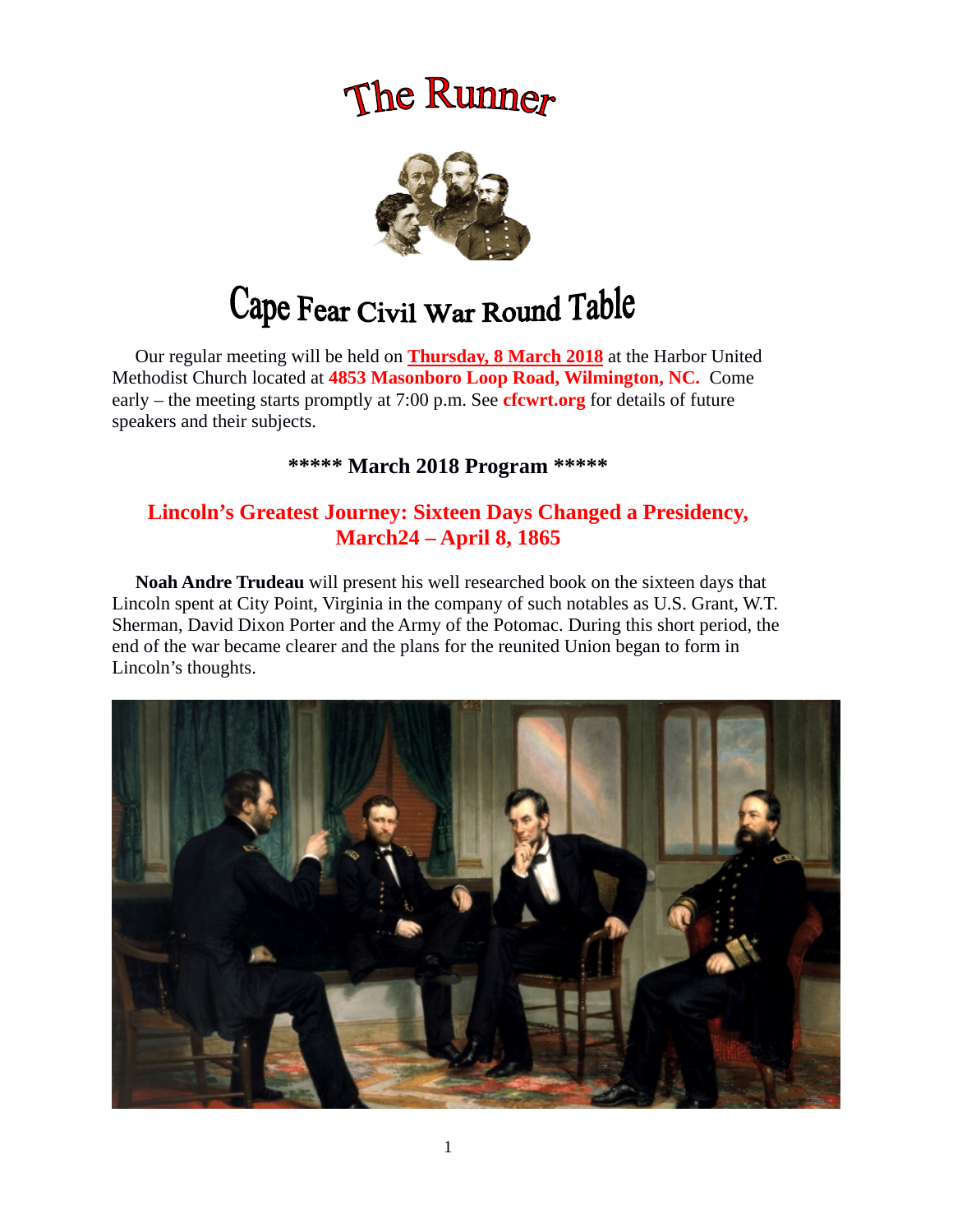Noah Andre Trudeau attended the State University on New York at Albany where he graduated with a history degree. Trudeau has written numerous Civil War books and received multiple awards for his efforts.

# **\*\*\*\*\* Trivia Questions for March 2018 \*\*\*\*\***

### **1 – Who did President Lincoln first invite to Ford's theater to see** *Our American Cousin?*

\*\*\*\*\* **Member News & Activities** \*\*\*\*\*



**Blockade Runner the** *Robert E. Lee*

 If you have member news or news about Civil War events that you think would be of interest to CFCWRT membership, send me an email with the details to tpwinstead@gmail.com. Thank you.

**1 –** A change is coming to the CFCWRT this coming June. Bill Jayne explains:

#### *June Program to Feature Round Table Discussion*

The Civil War Round Table movement began in Chicago in 1941 and became very popular during the Civil War Centennial years of 1961-65. The traditional format was a "round table" discussion of a specific topic such as a battle, a book or a personality associated with the war. On June 14, the Cape Fear Civil War Round Table will present a traditional discussion on the Battle of Fort Fisher. Specifically, we will discuss the topic of Hoke's failure to attack Terry's force before it was prepared for the assault on Fort Fisher itself.

 In essence, the topic would be: "Should Hoke/Bragg Have Attacked the Union Force Before They Assaulted Ft. Fisher?" We will present a PowerPoint with maps, Order of Battle, timeline, and some basic questions. The introductory presentation would be limited to no more than 10 minutes. We will provide a 3 or 4-page basic summary that can be printed out so that all participants are working from "the same sheet of music."

 Following the introduction, members of the Round Table would offer comments, opinions, observations limited to about three minutes. This phase of the discussion would be moderated by the discussion leader and limited to about 30 to 40 minutes total, leaving about five minutes for a summary. The total program time would be 45-60 minutes.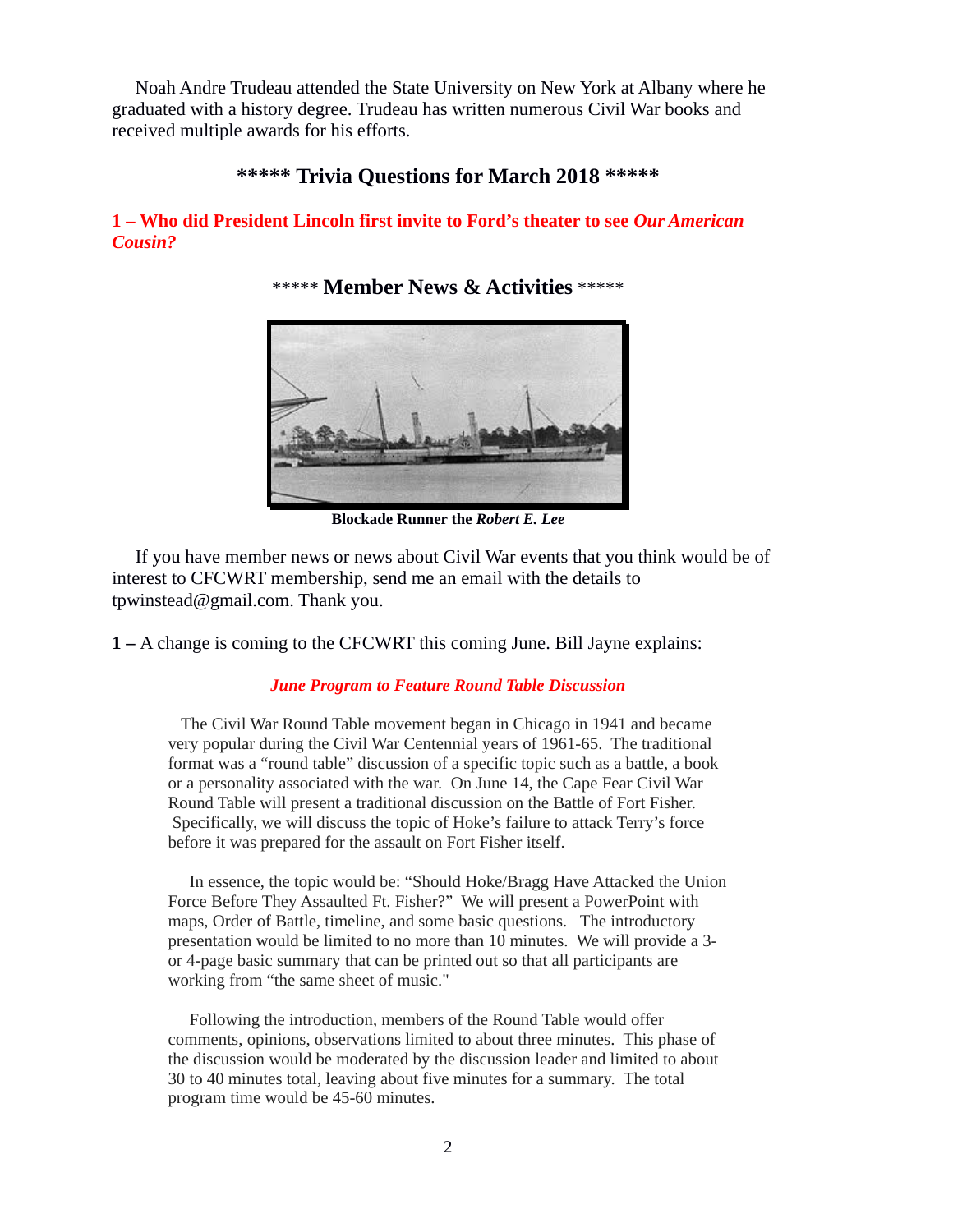If you would like to offer comments, etc., on this topic, please advise Vice President Bill Jayne at [jayne.bill@gmail.com.](mailto:jayne.bill@gmail.com) If you'd like to volunteer to be a note taker or timekeeper, please let Bill know as well.

### **2 -** Check out the **Cape Fear Civil War Round Table facebook page**.

 Linda Lashley and Bill Jayne have collaborated to simulate continued interest in Civil War history. They post meeting announcements and pictures, trivia articles, and more.

## **\*\*\*\*\* February 2018 Program \*\*\*\*\***



# *From Fields of Fire and Glory: Letters of the Civil War*

 **Rod Gragg** entertained attendees at our Dinner Meeting with the stories penned by individual soldiers who shared their Civil War experiences. Rod covered nearly every facet of the life of the Civil War soldier. From entering the service, to enduring the training and battles, to facing wounds and/or sicknesses, to becoming a prisoner of war, to dealing with victory or defeat, and finally to reconciling with a hated foe, Rod's book traced a soldier's journey through the emotions of 1861-1865.

From Rod's book, Chapter 18 "Pa Died Very Easy."

 The close association of family and friends in the ranks was unquestionably reassuring for many soldiers, but it also added a very personal element to the risks of war. When Georgia attorney John C. Mounger volunteered for Confederate service, he was followed into the army by his three sons – two of whom served most of the war in their father's regiment. Mounger rose in rank to lieutenant colonel and second-in-command of the  $9^{TH}$  Georgia Infantry. In May 1863, Lieutenant Colonel Mounger had the heartrending task of writing his wife